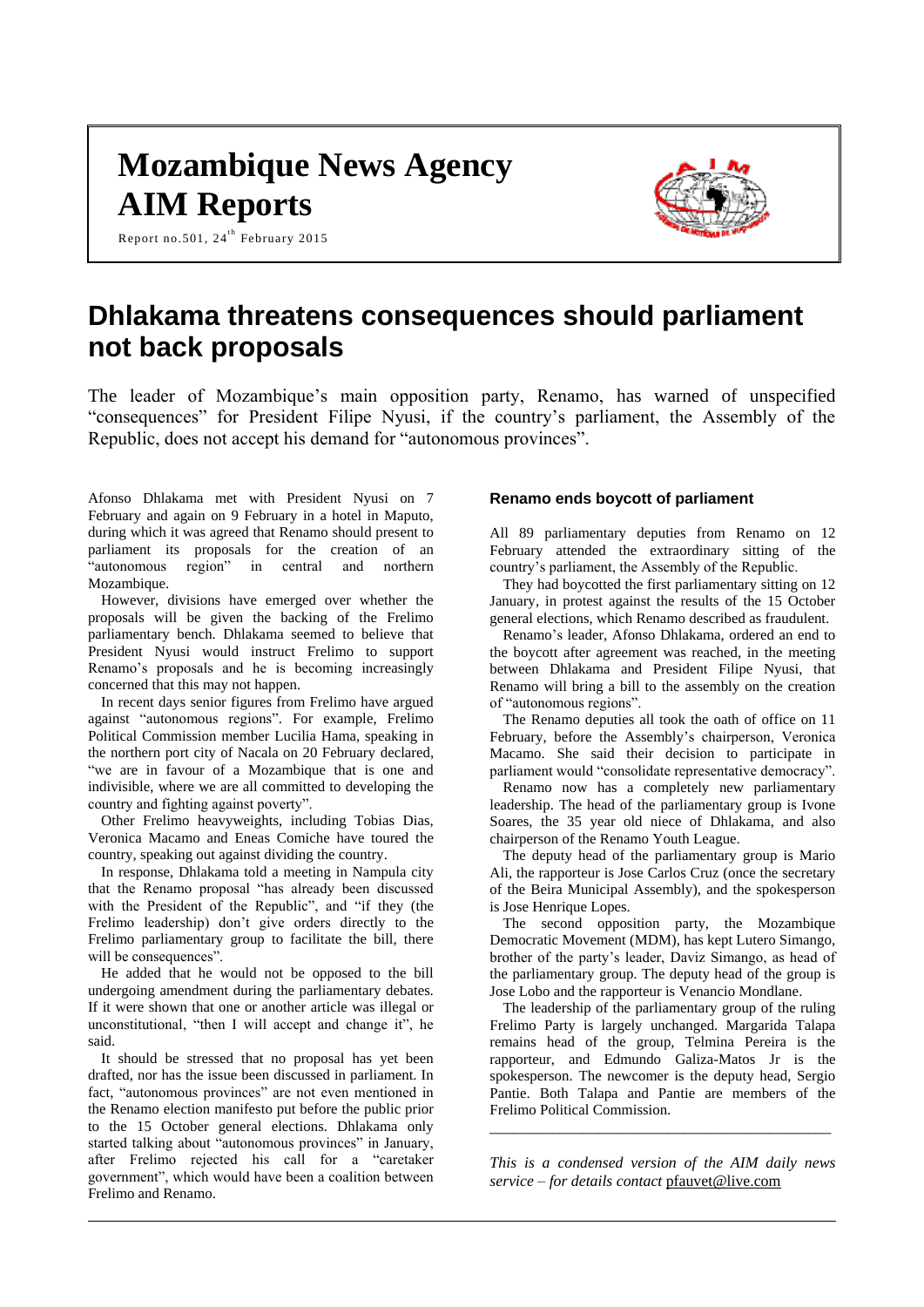#### **Government adopts five year programme**

The Mozambican government on 17 February adopted its five year plan for the 2015-2019 period. It must now be submitted to the country's parliament, the Assembly of the Republic.

Speaking to reporters after the weekly meeting of the Council of Ministers (Cabinet), the Deputy Minister of Economy and Finance, Amelia Nakhare, said the programme breaks with the past by adopting a "holistic and integrated approach".

That is, it does not set out targets sector by sector, but lays down an "integrated programme", embodying the government's strategic objectives, inspired by the election manifesto of the ruling Frelimo Party.

Among the "strategic pillars" of the government programme, Nakhare said, is "development of human capital", which includes education, health, gender issues and investment in the country's young people.

Employment will be a top priority, she promised, which would mean greater investment in areas such as agriculture, fisheries and tourism. A further key area was the development of infrastructures, particularly roads and bridges, and the electricity grid.

"It is through investment in infrastructures that support production, such as electricity, that we shall guarantee better performance of the economy", she said. "Hence expanding electricity to the new districts is also a great priority for the government over this five year period".

Further key priorities, Nakhare added, were the sustainable management of natural resources and of the environment. She regarded these areas as critical for wealth creation and the consolidation of economic growth and development.

#### **Consultant appointed for N303 road upgrade**

The consultancy company Louis Berger has been awarded a US\$7.6 million contract to provide consultancy services for the rehabilitation of the N303 road which runs through the central province of Tete to the point where the Mozambican, Zambian and Zimbabwean borders converge.

Currently, the 350 kilometre long road is narrow and unpaved. However, the road is due to benefit from a \$350 million modernisation plan. The upgrade will involve widening the road, improving pavements and signage, installing better drainage and building 19 new bridges.

According to the company's manager of operation's in Africa, Jean-Pierre Dupacq, "the rehabilitation of the N303 is vital not only for Mozambique but for the region as a whole. The modernised road will greatly boost the local economy, which is mainly dependent on coal mining, by allowing the development of local small scale enterprises along the road".

Louis Berger has been contracted to design feasibility, environmental and social impact assessment, and resettlement studies.

The improvements to the road are being funded through a public private partnership involving the Mozambican government and the Sub-Saharan Regional Pipeline Corporation (SSRPC).

#### **Limpopo railway line reopens**

The Limpopo railway line, which links Maputo to Zimbabwe, re-opened to traffic on 22 February after a four day interruption caused by a derailment in Magude district, about 146 kilometres north of Maputo.

The number of confirmed deaths in the accident has risen to two. The second body was found as workers were clearing the fallen wagons from the track on 20 February. Twelve were injured in the derailment, four seriously.

The train was carrying 24 wagons loaded with charcoal, and two carriages in which some 200 people were travelling, most of them charcoal sellers.

The train was travelling from Maputo to Chicualacuala on the Zimbabwean border when the accident occurred. The two carriages and 11 of the wagons derailed.

### **Two dead in clash with illegal miners**

At least two illegal miners died on 20 February as the Mozambican police attempted to disperse the miners at Mavonde, in the central province of Manica, near the border with Zimbabwe.

According to Manica provincial police spokesperson, Belmiro Matadiua, "the police went to the illegal mines of Mavonde to stop the mining, but there was a violent reaction".

He said the police opened fire after the miners resisted the order to leave. "They used rocks, clubs and machetes against the police", he said, "and five policemen were injured".

The police said two miners were killed and one was injured, but the miners themselves said there were three deaths. "Two died at the mines, and one lost his life in the hospital. Many others are injured", claimed one of the miners, Matthew Duke.

The police arrested 80 miners in connection with the disturbances. 56 of the detainees are Zimbabweans.

#### **Licungo bridge reopens to heavy vehicles**

The bridge over the Licungo River at the town of Mocuba, in the central province of Zambezia, reopened to heavy vehicles on 18 February.

Pedestrians and light vehicles began using the bridge the day before, but the authorities kept trucks and other heavy vehicles off the bridge until the provisional repairs of the damage done by the massive flood on the Licungo were complete.

The flood waters smashed through the embankments at both ends of the bridge on 12 January. With the bridge down, overland traffic along EN1 (the country's main north-south highway) between the three northern provinces (Nampula, Niassa and Cabo Delgado) and the rest of the country became impossible.

Currently only one lane is operational. The police allow traffic flowing in the south-north direction to use the bridge for a period, and then traffic going in the opposite direction. Motorists are urged to drive slowly and with the maximum caution.

Pedestrians using the bridge have also been warned to take care, since the hand rails have not yet been replaced.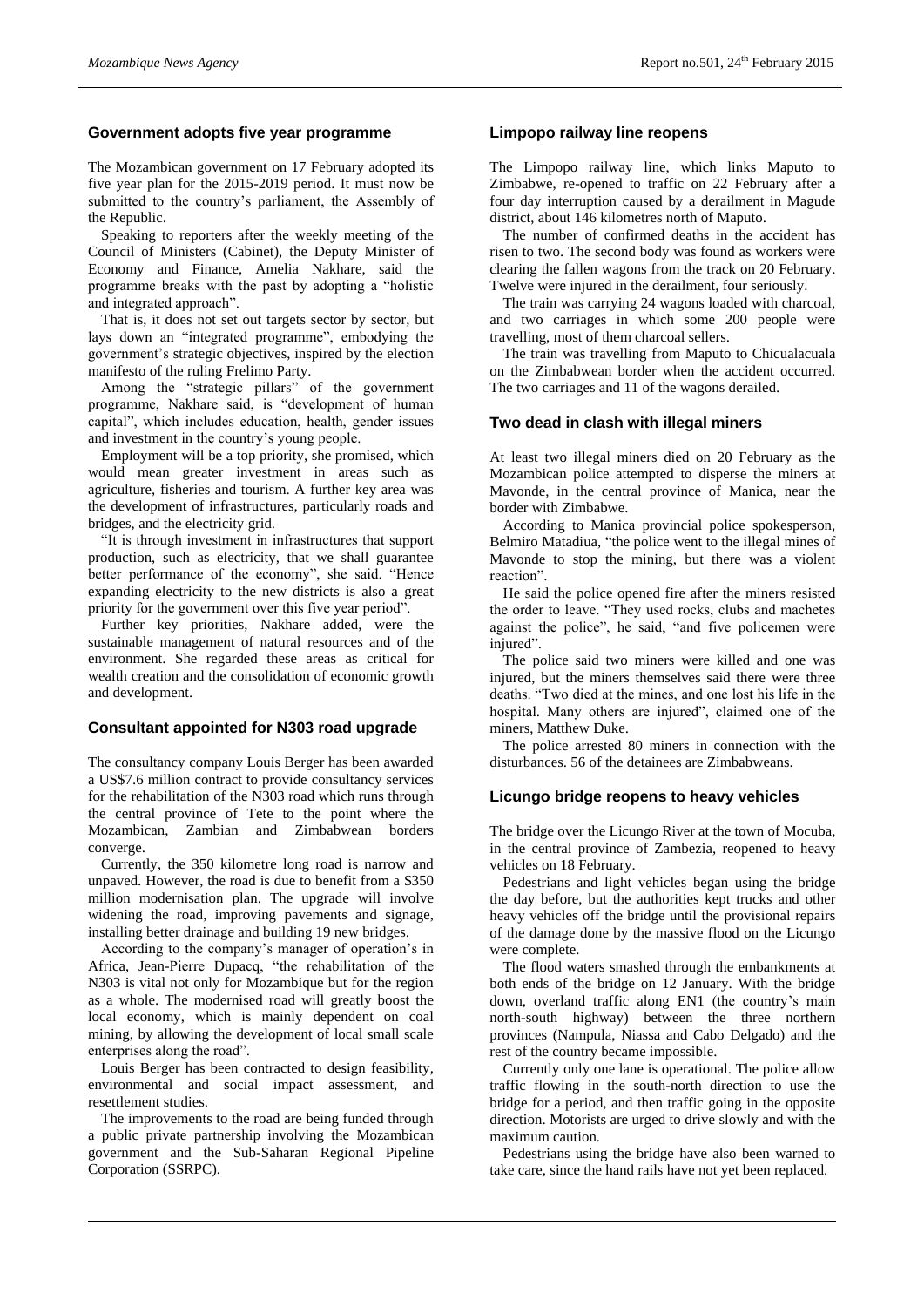#### **Kenmare halts redundancy programme**

Mozambican Labour Minister Vitoria Diogo has intervened to prevent, or at least postpone, mass redundancies at the dredge mine exploiting the titanium bearing heavy mineral sands in Moma district, in the northern province of Nampula.

On 17 February the Irish company Kenmare Resources, which operates the mine, announced compulsory redundancies that would cut the work force by up to 20 per cent. Kenmare justified this on the grounds that it must cut costs to offset the fall in the world market process of the minerals it mines (ilmenite, rutile and zircon).

This means that about 300 workers would lose their jobs. The trade union committee at the mine protested vigorously, and contacted the Nampula Provincial Labour Directorate.

However, on 19 February Vitoria Diogo met with the Kenmare representative in Mozambique, Gareth Clifton. She persuaded the company to halt the compulsory redundancies.

The company had been sending out letters giving workers 30 days notice of their impending dismissal. The distribution of these letters has been temporarily suspended. The company agreed to put the redundancies on ice until the next round of negotiations between the management and the trade union committee, scheduled for 24 February.

Kenmare says that in 2014 it managed to cut unit costs per tonne of minerals produced by 14 per cent. But this was not enough to offset the decline in prices.

In 2014, Kenmare produced 1.29 million tonnes of heavy mineral concentrate (HMC), a 13 per cent increase on the 2013 figure. The production of the main mineral mined, ilmenite, rose from 720,100 to 854,600 tonnes – an increase of 19 per cent. Rutile production rose from 4.000, to 6,100 tonnes (a 53 per cent rise), while zircon production increased from 31,400 to 50,800 tonnes (62 per cent).

But this was not enough to return the mine to profitability, which the company blamed on the international market, particularly the decline in demand for ilmenite from China. However, Kenmare expects Chinese demand to bounce back later in 2015.

#### **Syrah Resources signs agreement with Chalieco**

The Australian based mining company Syrah Resources has announced that it has signed a binding agreement with China Aluminium International Engineering Corporation (Chalieco) covering over a third of Syrah's planned production from its Balama graphite and vanadium project in the northern Mozambican province of Cabo Delgado.

Under the three year deal, Chalieco will buy 80,000 tonnes of graphite per annum at the prevailing market price. In addition, Chalieco will have the exclusive distribution rights in China and Hong Kong.

According to Syrah, the forecast price is expected to be between US\$1,100 to US\$1,600 per tonne between 2015 and 2019.

This binding offtake agreement paves the way for Syrah to raise the funds to construct the mine. Previously the

company had stated that it was confident that the plant can be developed for less than a hundred million dollars.

Syrah also stated that the results of negotiations with other potential partners will be announced in the near future.

In May 2014, Syrah signed a memorandum of understanding (MOU) with the British company Asmet for a five year offtake agreement to supply between 100,000 and 150,000 tonnes of graphite per year at a price of a thousand dollars per tonne.

There is a world-class deposit of graphite at Balama, along with vanadium. Analysts expect the demand for graphite to increase in line with the development of electric vehicles and other battery-reliant devices.

Graphite is a form of carbon that is highly valued due to its properties as a conductor of electricity. It is used in batteries and fuel cells and is the basis for the "miracle material" graphene, which is the strongest material ever measured, with vast potential for use in the electronics industries. Graphite is also used for high quality steel production.

# **President Nyusi meets Cholera Emergency Group**

President Filipe Nyusi on 19 February met with the Emergency Group on Cholera, which briefed him on the current state of the cholera outbreaks in Tete, Nampula and Niassa provinces.

Among the group were the Ministers of Health and of State Administration, Nazira Abdula and Carmelita Namashalua, and the director of the country's relief agency, the National Disasters Management Institute (INGC), Joao Ribeiro.

President Nyusi said that, given the country's accumulated experience of cholera outbreaks and how to deal with them, there was no justification for Mozambicans continuing to die from this disease.

"Because we are a serious government, committed to the cause of the people, we cannot afford allow a single life to be lost when we can save that life", he declared.

The latest statistics from the Health Ministry, presented at the meeting, show that the number of cases of cholera has reached 2,903, with 31 deaths. The worst situation is in Tete, where there have been 1,328 confirmed cases and 19 deaths. In Nampula there have been 1,017 cases and four deaths, and in Niassa 558 cases and eight deaths.

The Health Ministry has been working with UNICEF and with the World Health Organisation (WHO) to set up cholera treatment centres, and to guarantee supplies of clean drinking water in cholera-hit areas, particularly Tete city.

The Health Ministry has stressed the need to take the measures to prevent and cure cholera into the communities, notably the distribution of oral rehydration salts "in order to speed up the treatment of people who are not yet very ill, so as to reduce the risk of serious illness and death.

The Ministry points out that, although cholera can kill in a matter of hours if left untreated, "when treated, the recovery rate is very high, hence the importance of people seeking medical help as soon as they suspect that they have been infected".